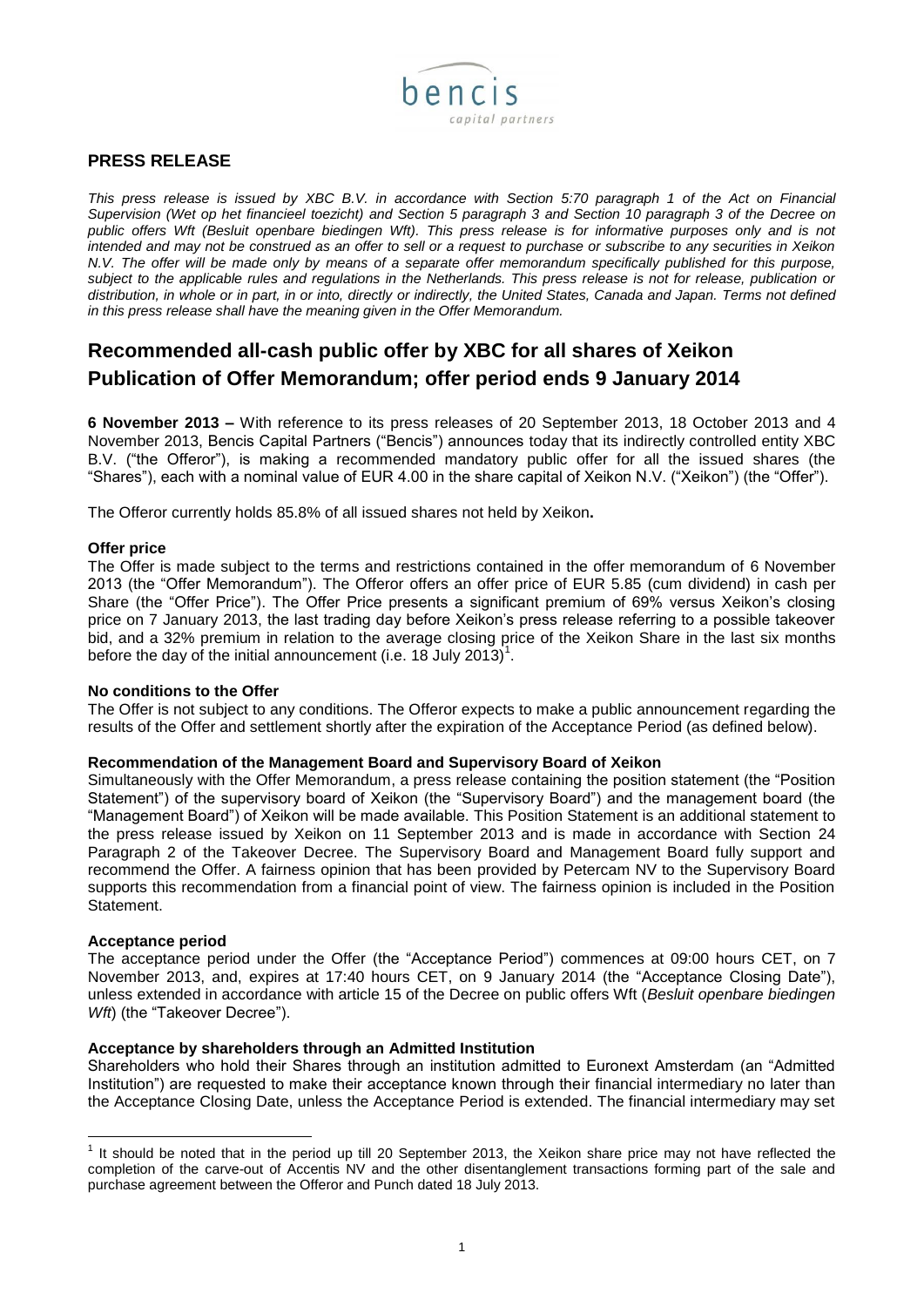an earlier deadline for communication by shareholders in order to permit the financial intermediary to communicate its acceptance to the Settlement Agent in a timely manner.

Admitted Institutions may tender Shares for acceptance only to the Settlement Agent. In submitting the acceptance, Admitted Institutions are required to declare that (i) they have the tendered Shares in their administration, (ii) each shareholder who accepts the Offer irrevocably represents and warrants that the tendered Shares are being tendered in compliance with the restrictions set out in Section 1 (Restrictions) and Section 2 (Important information) of the Offer Memorandum and (iii) they undertake to transfer (*leveren*) the tendered Shares to the Offeror prior to or ultimately on the date of payment of the Offer Price by the Offeror to the shareholders for each tendered Share, being no later than within five Business Days from the Acceptance Date.

## **Extension of the Acceptance Period**

The Offeror may once extend the Offer past the Acceptance Closing Date at its discretion in accordance with Article 15 paragraph 1 and paragraph 2 of the Takeover Decree. If the Acceptance Period is extended, a public announcement to that effect shall be made no later than the third Business Day following the initial Acceptance Closing Date and the Acceptance Closing Date will be deemed to be moved to the last date and time to which the Offer has been so extended.

#### **Acceptance by the Offeror**

Unless the Acceptance Period is extended, the Offeror will, in accordance with Article 16 of the Takeover Decree, announce within three Business Days following the Acceptance Closing Date, the aggregate value, the number and the corresponding percentage of Shares tendered and delivered (*geleverd*) to the Offeror prior to the Acceptance Closing Date (the "Acceptance Date") and the number of Shares then owned by the Offeror.

#### **Post-Closing Acceptance Period (***na-aanmeldingstermijn***)**

The Offeror may, at its discretion, in accordance with Article 17 of the Takeover Decree, within three Business Days after the Acceptance Date, publicly announce a Post-Closing Acceptance Period (*naaanmeldingstermijn*) to enable Shareholders who did not tender their Shares during the Offer Period to tender their Shares under the same terms and restrictions as the Offer. Such Post-Closing Acceptance Period shall commence on the first Business Day following the announcement of a Post-Closing Acceptance Period and will have a maximum duration of two weeks.

#### **Settlement**

Shareholders who have tendered and delivered their Shares for acceptance pursuant to the Offer on or prior to the Acceptance Closing Date (each of the Shares, a "Tendered Share") will receive within five Business Days following the Acceptance Date (the "Settlement Date") the Offer Price in respect of each Tendered Share, at which point dissolution or annulment of a shareholder's tender or delivery (*levering*) shall not be permitted.

#### **Dividend policy**

Following the Settlement Date, the current dividend policy of Xeikon may be discontinued. Any Distribution made in respect of Shares not tendered under the Offer after the Settlement Date will pro rata be deducted from the price per Share for the purpose of establishing such price in any statutory merger, squeeze-out or other measure contemplated by Section 5.5.2 (Post-Settlement restructuring measures) of the Offer Memorandum.

#### **Delisting**

It is intended that Xeikon's listing on Euronext Amsterdam will be terminated as soon as possible following settlement of the Offer, if more than 95% of the Shares have been acquired by the Offeror. In addition, if 95% or more of the Shares have been acquired, the Offeror intends to commence a squeeze-out procedure to acquire any Shares held by free float shareholders after settlement of the Offer.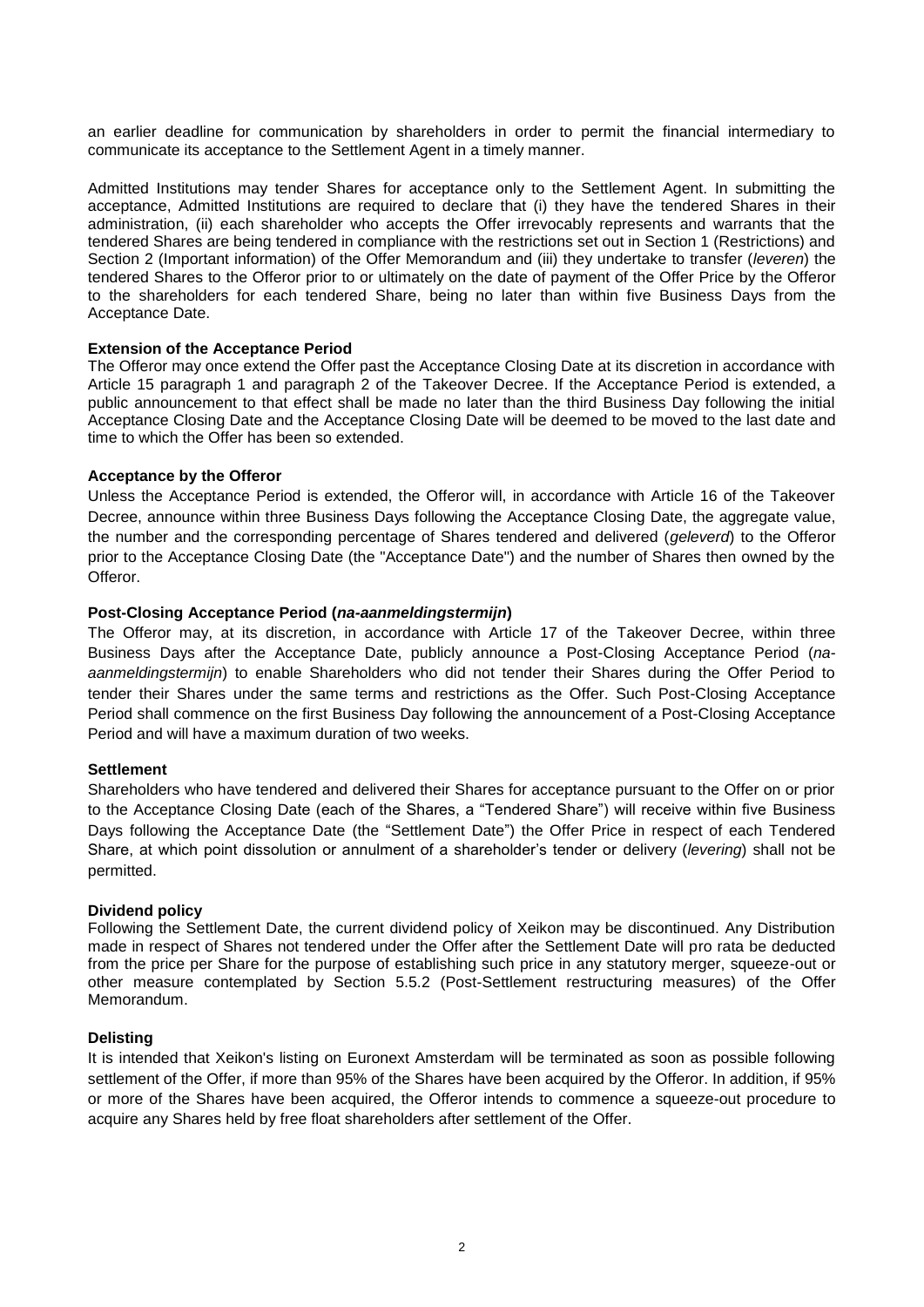# **Financing**

Reference is made to the press release issued by Bencis on 20 September 2013, in which Bencis confirmed that Bencis and the Offeror had obtained certainty of funds to settle the Offer and pay the aggregate Offer Price.

# **Offer Memorandum and further information**

Digital copies of the Offer Memorandum are available on the websites of Xeikon [\(www.xeikon.com\)](http://www.xeikon.com/) and the Settlement Agent [\(www.kbc.be,](http://www.kbc.be/) [www.kbcsecurities.be\)](http://www.kbcsecurities.be/). Copies of this Offer Memorandum are also available free of charge at the offices of Xeikon and the Settlement Agent at the addresses mentioned below. The websites of Xeikon and the Settlement Agent do not constitute a part of, and are not incorporated by reference into, the Offer Memorandum.

*Addresses:*

| <b>Xeikon</b>     | <b>Settlement Agent</b>  |
|-------------------|--------------------------|
| Xeikon N.V.       | <b>KBC Securities NV</b> |
| Brieversstraat 70 | Havenlaan 12             |
| 4529 GZ Eede      | 1080 Brussels            |
| The Netherlands   | Belgium                  |

## **Restrictions**

The Offer is being made in and from the Netherlands and in Belgium with due observance of the statements, and restrictions included in the Offer Memorandum. The Offeror reserves the right to accept any tender under the Offer, which is made by or on behalf of a Shareholder, even if it has not been made in the manner set out in the Offer Memorandum.

The distribution of the Offer Memorandum and/or the making of the Offer in jurisdictions other than the Netherlands and Belgium may be restricted and/or prohibited by law. The Offer is not being made, and the Shares will not be accepted for purchase from or on behalf of any Shareholder, in any jurisdiction in which the making of the Offer or acceptance thereof would not be in compliance with the securities or other laws or regulations of such jurisdiction or would require any registration, approval or filing with any regulatory authority not expressly contemplated by the terms of the Offer Memorandum. However, acceptance of the Offer by Shareholders not residing in the Netherlands or Belgium will be accepted by the Offeror if such acceptances comply with (i) the acceptance procedure set out in the Offer Memorandum, and (ii) the applicable laws and regulations in the jurisdiction from which such acceptances have been made. Persons obtaining the Offer Memorandum are required to take due note and observe all such restrictions and obtain any necessary authorisations, approvals or consents (to the extent applicable). Neither the Offeror, nor Bencis, nor Xeikon, nor any of their respective affiliates or any of their respective supervisory or managing directors, employees or advisers accepts any liability for any violation by any person of any such restriction. Outside of the Netherlands and Belgium, no actions have been taken (nor will actions be taken) to make the Offer possible in any jurisdiction where such actions would be required. In addition, the Offer Memorandum has not been filed with or recognised by the authorities of any jurisdiction other than the Netherlands and Belgium.

Any person (including, without limitation, custodians, nominees and trustees) who forwards or intends to forward the Offer Memorandum or any related document to any jurisdiction outside the Netherlands and Belgium should carefully read Section 1 (Restrictions) and Section 2 (Important information) of the Offer Memorandum before taking any action.

The release, publication or distribution of the Offer Memorandum and any documentation regarding the Offer or the making of the Offer in jurisdictions other than the Netherlands and Belgium may be restricted by law and therefore persons into whose possession the Offer Memorandum comes should inform themselves about and observe such restrictions. Any failure to comply with any such restriction may constitute a violation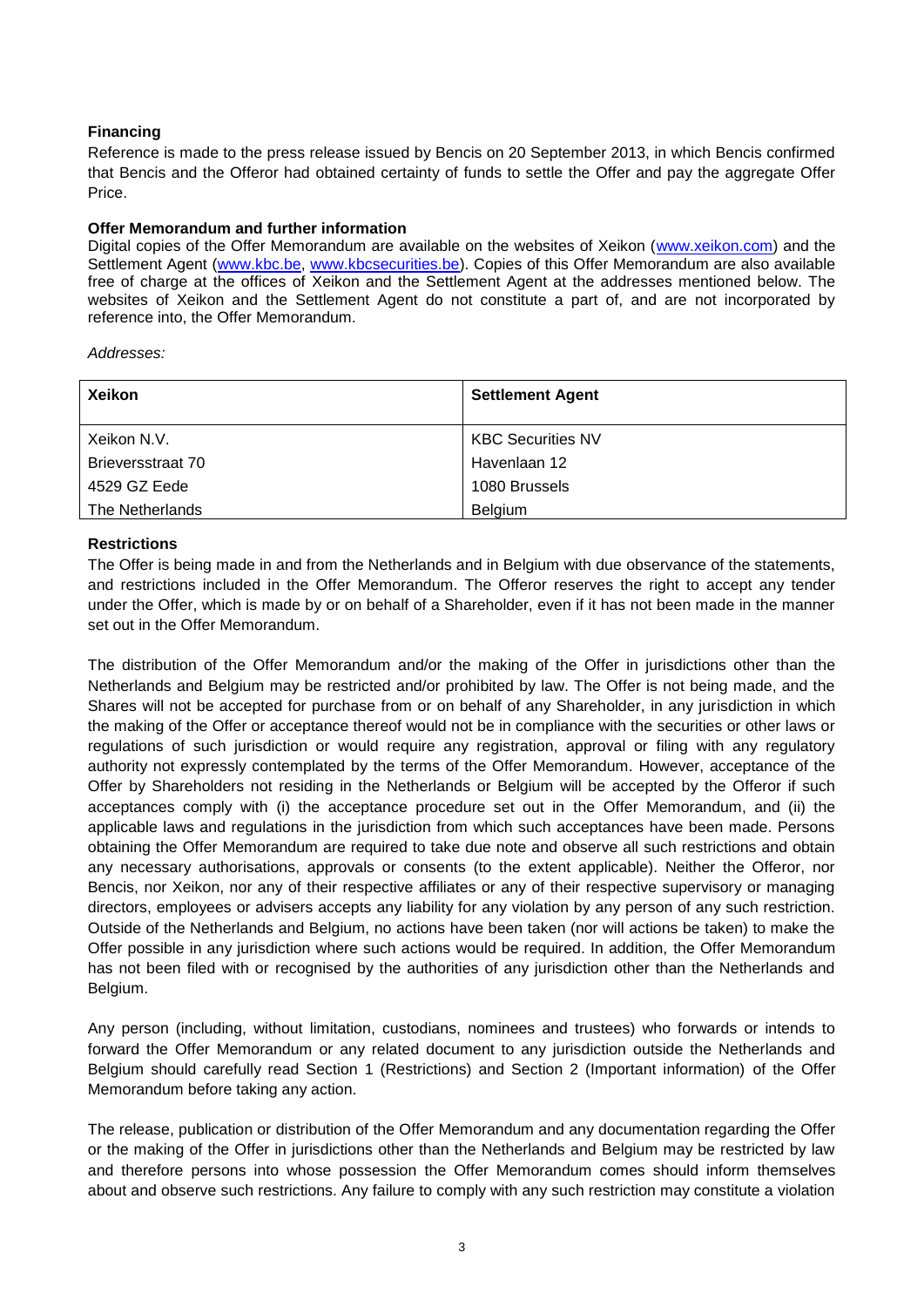of the law of any such jurisdiction. Neither the Offeror, nor Bencis, nor Xeikon, nor any of their respective affiliates or any of their respective supervisory or managing directors, employees or advisors accepts any liability for any violation by any person of any such restriction.

# *United States of America*

The Offer is not being made, directly or indirectly, in or into, or by use of the mailing systems of, or by any means or instrumentality (including, without limitation, electronic mail, post, telephone, facsimile, telex or electronic transmission) of interstate or foreign commerce of, or of any facility of a securities exchange of the United States of America, and the Offer cannot be accepted by any such use, means, instrumentality or facility of or from within the United States of America. Accordingly, the Offer Memorandum and any related documents are not being and must not be mailed or otherwise distributed or sent in or into the United States of America or in their capacities as such custodians, trustees or nominees holding shares for American persons and persons receiving such documents (including, without limitation, custodians, nominees and trustees) must not distribute or send them into such jurisdictions and doing so will render invalid any relevant purported acceptance of the Offer.

The Offer Memorandum has not been submitted to or reviewed by the United States Securities and Exchange Commission or any state securities commission. Neither the United States Securities and Exchange Commission nor any such state securities commission has approved or disapproved of the Offer, passed upon the fairness or merits of the Offer, or passed upon the adequacy or accuracy of the disclosure contained in the Offer Memorandum. Any representation to the contrary is a criminal offence in the United States of America.

## *Canada and Japan*

The Offer and any solicitation in respect thereof is not being made, directly or indirectly, in or into Canada or Japan, or by use of the mailing systems, or by any means or instrumentality of interstate or foreign commerce, or any facilities of a national securities exchange, of Canada or Japan. This includes, but is not limited to, post, facsimile transmission, telex or any other electronic form of transmission and telephone. Accordingly, copies of the Offer Memorandum and any related press announcements, acceptance forms and other documents are not being sent and must not be mailed or otherwise distributed or sent in, into or from Canada or Japan or, in their capacities as such, to custodians, nominees or trustees holding Shares for persons residing in Canada or Japan. Persons receiving the Offer Memorandum and/or such other documents must not distribute or send them in, into or from Canada or Japan, or use such mailing systems or any such means, instrumentality or facilities for any purpose in connection with the Offer; so doing will invalidate any purported acceptance of the Offer. The Offeror will not accept any tender by any such use, means, instrumentality or facility from within Canada or Japan.

Tender and transfer of Shares constitutes a representation and warranty that the person tendering the Shares (i) has not received or sent copies of the Offer Memorandum or any related documents in, into or from Canada or Japan and (ii) has not otherwise utilised in connection with the Offer, directly or indirectly, the mailing systems or any means or instrumentality including, without limitation, facsimile transmission, telex and telephone of interstate or foreign commerce, or any facility of a national securities exchange of, Canada or Japan. The Offeror reserves the right to refuse to accept any purported acceptance that does not comply with the foregoing restrictions, any such purported acceptance will be null, void and without effect.